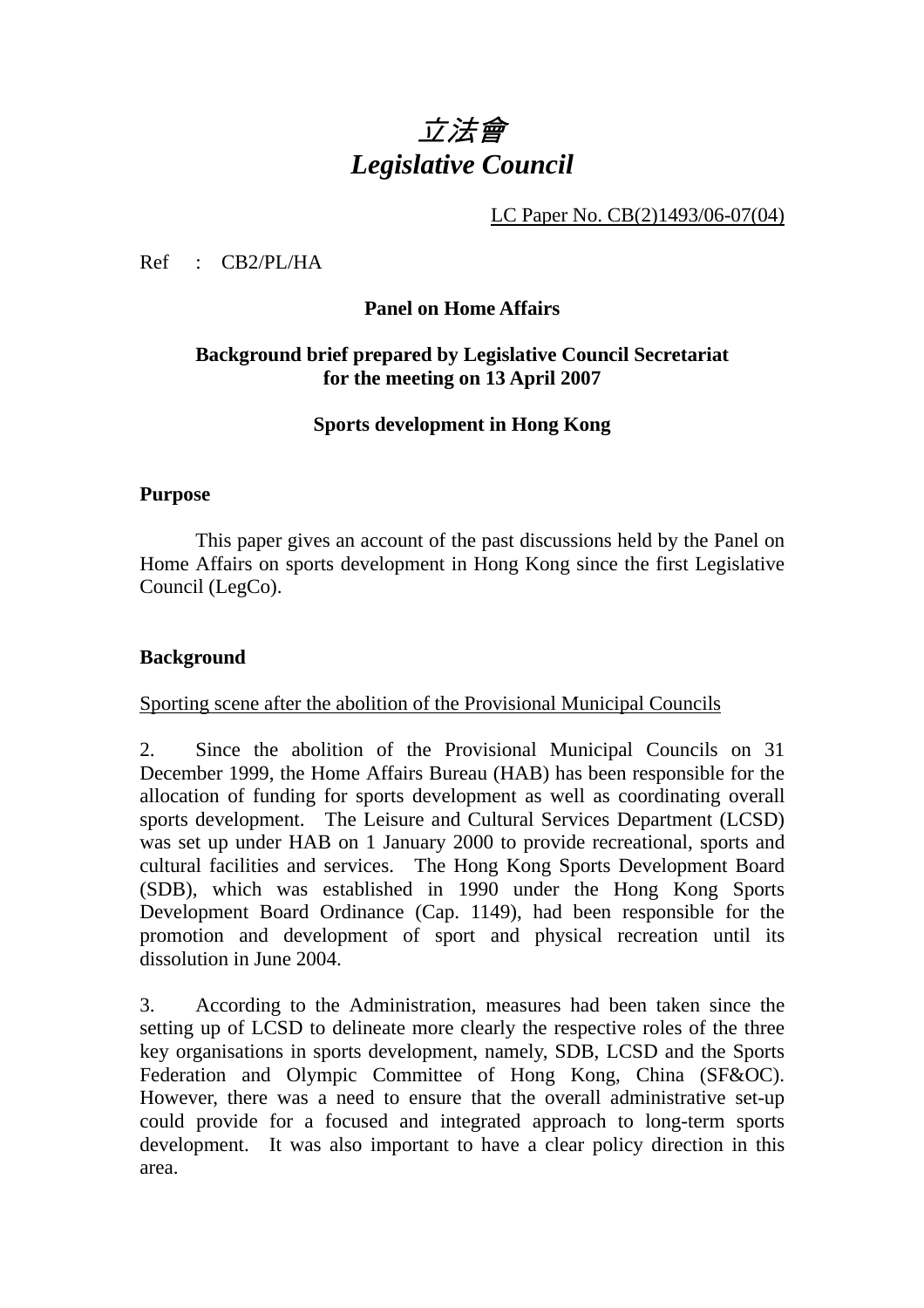#### Sports Policy Review

4. On 17 April 2001, HAB established a Sports Policy Review Team to conduct a comprehensive review of the sports policy. In May 2002, the Review Team published its Report entitled "Towards a More Sporting Future" outlining the direction of future sports policy. A summary of the recommendations made by the Review Team is in **Appendix I**. The areas for change suggested in the Report could be summarised as follows-

- (a) promoting an active sporting culture;
- (b) encouraging more sport for every student;
- (c) maintaining support for disabled athletes;
- (d) adopting a more strategic approach to the planning and delivery of new public sports venues;
- (e) betterment of the prospects of high performance sport;
- (f) creating a more clearly defined and effective administrative structure for sport; and
- (g) reviewing public funding for sport.

### New administrative structure for sports development

5. On 8 July 2003, the Government announced its decision to establish a new administrative structure to promote a sustainable and community-wide sporting culture in Hong Kong. The Government decided that –

- (a) SDB would be dissolved;
- (b) the Hong Kong Sports Institute (HKSI) would be re-constituted to become an incorporated body to undertake matters pertaining to high performance sports training currently under the auspices of SDB;
- (c) a new Sports Commission (SC) under the chairmanship of the Secretary for Home Affairs (SHA) would be established to advise Government on all matters pertaining to sports development.

6. With the passage of the Hong Kong Sports Development Board (Repeal) Bill, SDB was dissolved on 9 June 2004.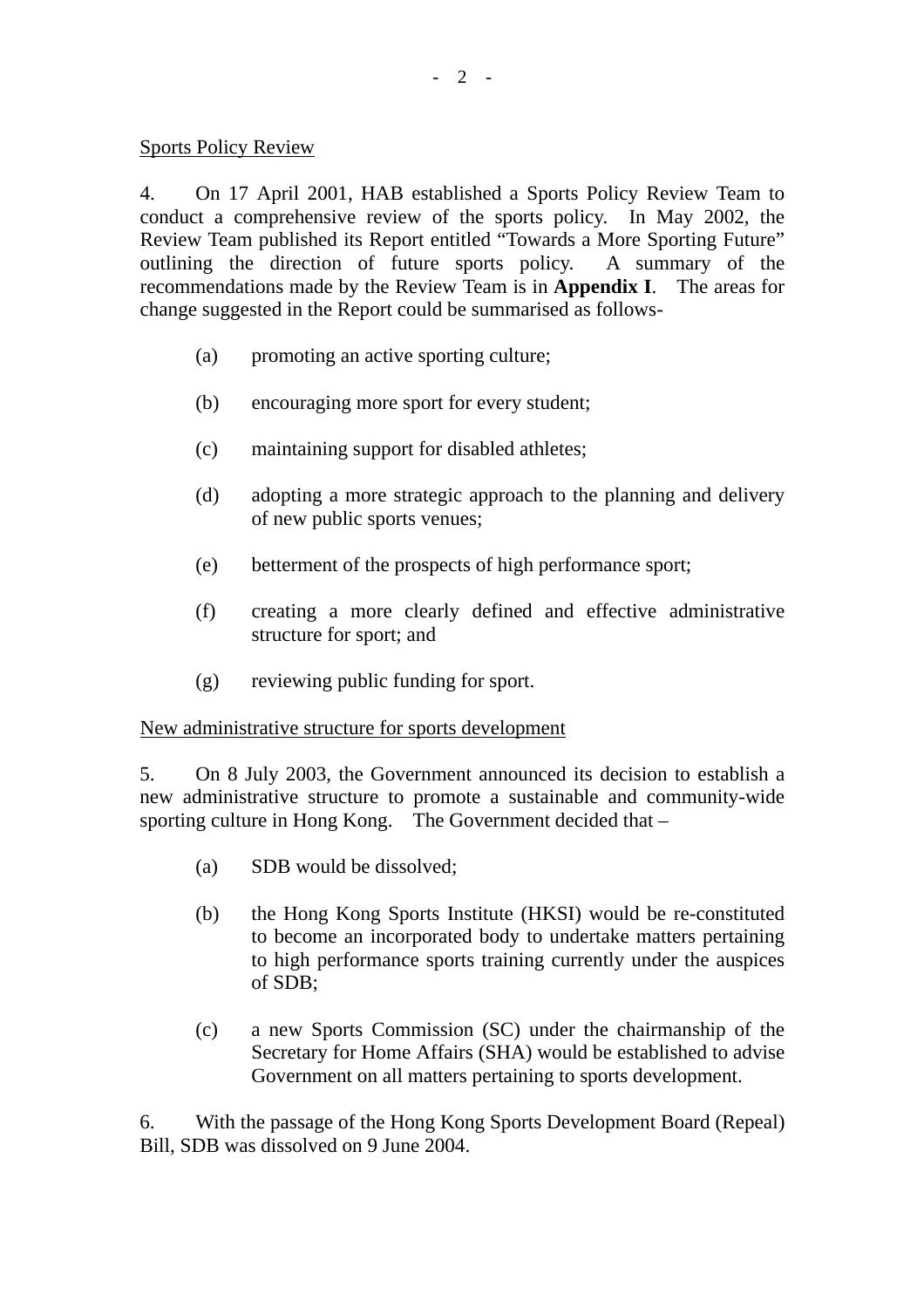7. The Hong Kong Sports Institute Limited was set up on 1 October 2004. According to the Administration, HKSI working under the endorsed policy direction of SC will be a delivery agent for high performance sports services. Its aim is to provide an environment in which sporting talent can be identified, nurtured and developed to pursue excellence in sport.

8. The SC was set up on 1 January 2005 to advise the Government on the policies, strategies implementation framework of sports development, and the provision of funding and resources in support of sports development. The SC is underpinned by three committees, namely, the Community Sports Committee (CSC), the Elite Sports Committee (ESC), and the Major Sports Events Committee (MSEC).

9. The CSC is to advise SHA through SC on wider participation sports and funding priorities supporting community sports programme and initiatives. The ESC is to advise SHA through SC on matters including funding priorities pertaining to high performance sports and to provide policy direction to HKSI. The MSEC is to advise SHA through SC on strategies, initiatives and funding priorities for major sports events.

# **Past discussions held by the Panel on Home Affairs on issues relating to sports development**

### Meetings held

10. The Panel on Home Affairs held three meetings on 23 May, 22 June and 9 July 2002 to discuss the Report of the Sports Policy Review Team and received views from 55 deputations including National Sports Associations (NSAs) and District Councils (DCs). A summary of the views received has been issued vide LC Paper No. CB(2)2442/01-02. Interested members may wish to approach the LegCo Secretariat for a copy of the summary.

11. The Panel also held two meetings on 14 and 29 July 2003 to consider the Administration's plan to dissolve SDB and the proposed new administrative structure for sports development respectively.

12. Members also raised various issues and concerns relating to sports development in Hong Kong on the following occasions when the Panel discussed: the Administration's funding proposal on hosting the 2009 East Asian Games (EAG) on 9 December 2005, the operational problems of NSAs on 3 July 2006, the 2006-2007 policy initiatives of HAB on 16 October 2006, the Arts and Sport Development Fund on 8 December 2006, and the upgrading works for venues of the 2009 EAG on 12 January 2007.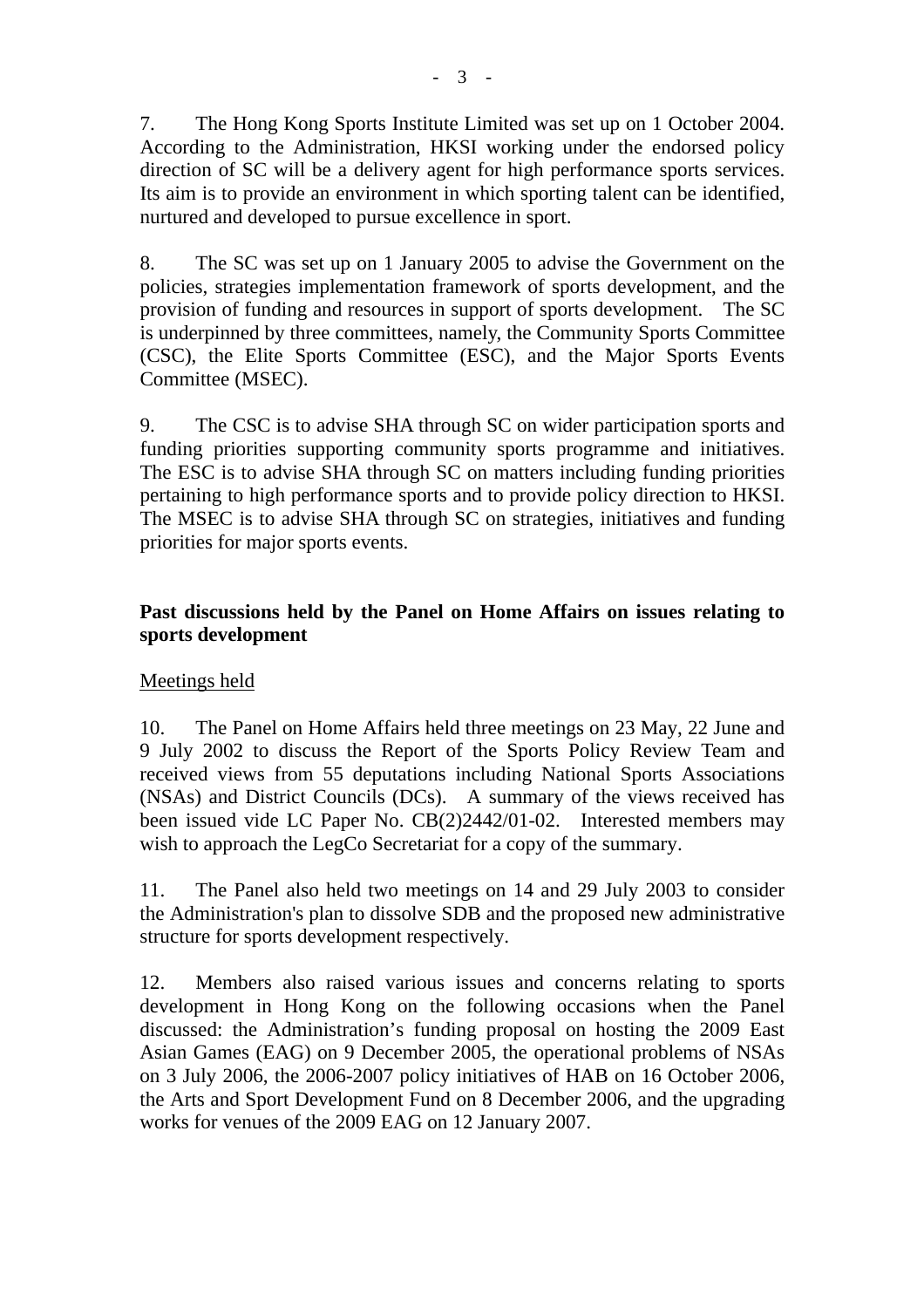13. The issues and concerns raised by members at these meetings are summarised in paragraphs 14 to 26 below. Members may wish to refer to the minutes of these meetings for details of the discussion.

#### The new administrative structure for sport and resource allocation

14. Some members expressed reservation about the establishment of SC. They considered that the major problem in the sports sector was unfair allocation of resources, and SC being an advisory body with no executive powers or any power in the allocation of resources could not help resolve conflicts among NSAs in their intense competition for limited fund. These members also urged the Administration to take measures to ensure fair allocation of resources for sports development.

15. Some other members were supportive of the new administrative structure. Nevertheless, they were of the view that SC should possess policy and decision-making powers in order to expedite the implementation of sports policies. They also suggested that at least half of the SC members should come from the sports community.

16. The Administration pointed out that, according to the Sports Policy Review Team, the absence of a single organisation responsible for overall policy, planning, co-ordination and monitoring of sports development, and a perceived overlap and lack of clarity in the delineation of responsibilities between LCSD and SDB were the two major problem areas in sports administration. The Administration considered it necessary for HAB to bring together experts from the sports community and related professions to coordinate the planning and implementation of sports policy. The Administration hoped that the broad representation of SC and its three committees would be able to pool expertise and experience in sports from different sectors of the community. It was also more appropriate for a separate body to discharge executive responsibilities in order to avoid overloading SC with such responsibilities.

17. On the funding mechanism under the new administrative structure, the Administration advised that SC's three committees would, in line with their advisory role, provide input to SC on funding priorities for the programmes and initiatives under their respective purview. The Administration, having regard to the recommendations and advice of SC, would make policy decisions on the appropriation of resources to major sport-related programmes and initiatives and to sports bodies such as NSAs, SF&OC and HKSI. LCSD would take up the executive responsibility for administering the funding support to the relevant bodies. Moreover, funding resources would be allocated to NSAs in accordance with the criteria and guidelines laid down by the Administration on the advice of SC to ensure fair allocation of resources. Each year, NSAs were required to draw up detailed annual plans of sports programmes to be organised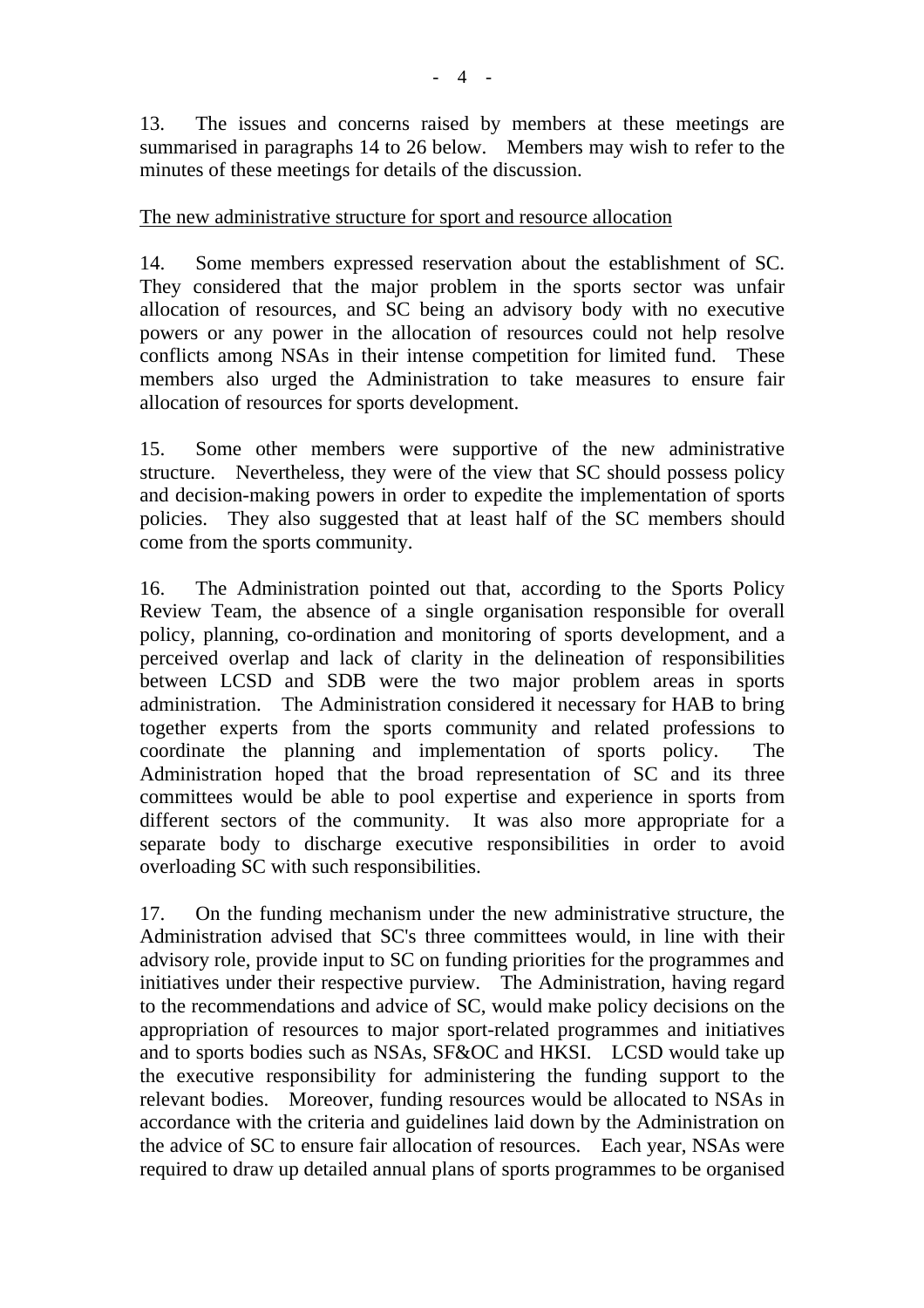and the estimated budget. LCSD would discuss with NSAs their plans and agree on the amount of subvention to be made. The performance of NSAs would be evaluated at the end of each financial year.

Lack of specific proposals and measures to promote the long-term active development of the sporting culture

18. Members in general considered that the Report of the Sports Policy Review Team failed to recommend specific policy initiatives for the development of an active sporting culture in the long term.

19. The Administration explained that the three policy objectives in respect of sports development were promoting "Sports for All", achieving sports excellence, and promoting Hong Kong as an attractive venue for hosting major sports events. With the advice of CSC through SC, the Administration sought to establish close partnership with schools, DCs, district sports associations and clubs, and NSAs.

20. Some members criticised that the Administration only placed emphasis in organising and implementing venue improvement works for major sports events, but had done little to promote the interest and participation of the community, particularly young people and students, in sports. They also considered the funding allocation for sports development unbalanced, given that funds had been allocated mainly to major NSAs with very limited resources remaining for LCSD to implement initiatives and programmes to promote a sporting culture in the community. While members supported the Administration's efforts in enhancing sports venues which would be beneficial to the public and foster sports development in the long term, they considered that measures should be implemented concurrently to promote a sporting culture in Hong Kong.

21. The Administration explained that SC was responsible for advising on resources allocation to support the various facets of sports development and considerable recurrent resources had been invested in this respect. The Administration would further increase investment in sports and work with all sectors to promote sports development. The "School Sports Programme" (SSP) would be enhanced to cultivate the younger generation's interest in sport, and increase the school participation rate of SSP from 70% to over 90%. LCSD had launched a Recreation Facilities Free Use Scheme under which schools could apply for free use of the sports facilities at nearby LCSD sports centres on weekdays. The Sports Award Scheme had also been launched to give recognition by means of awards to schools which promoted sports development and to give encouragement to students who participated actively in sports.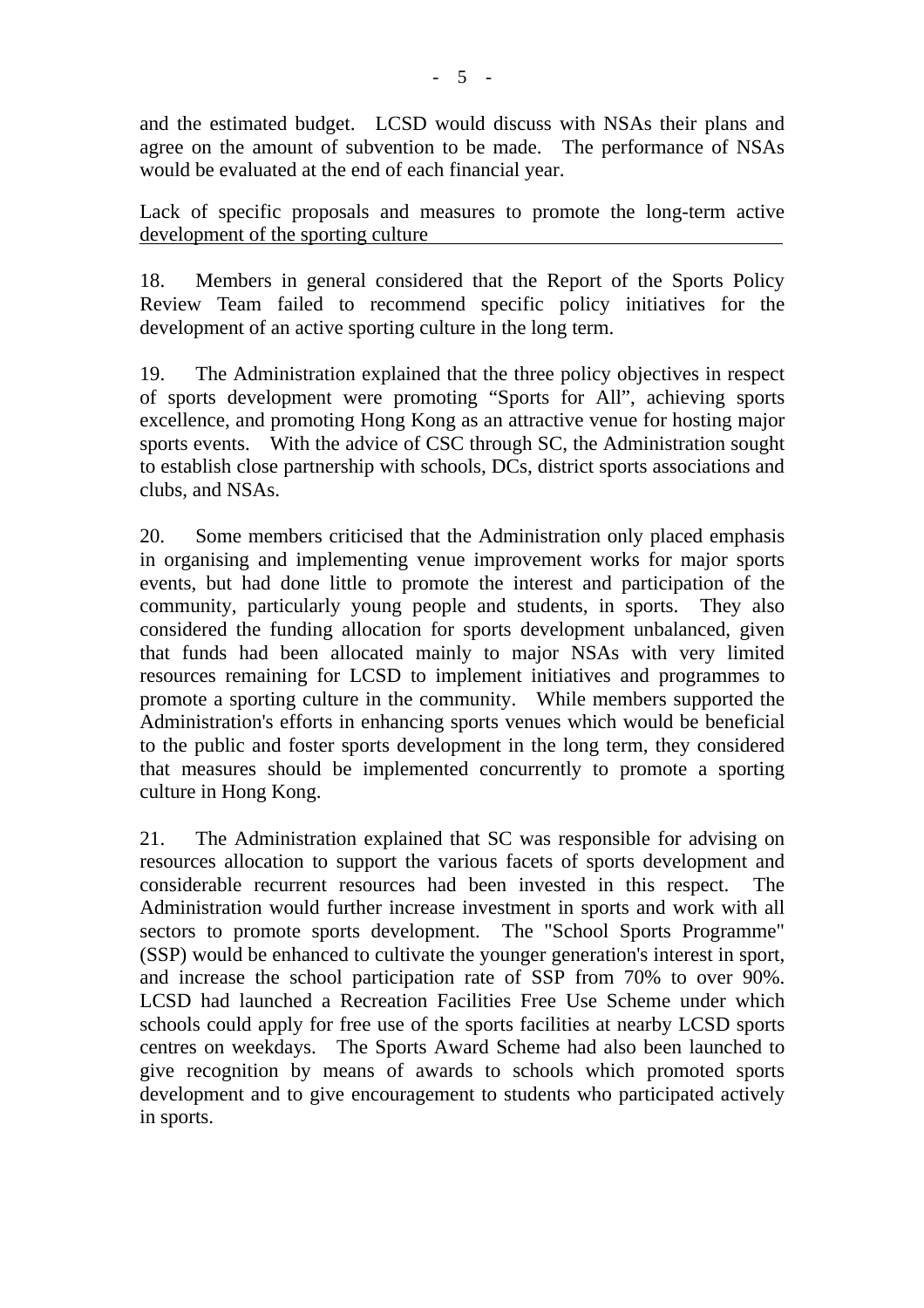22. Some members considered that the Administration had to devote adequate resources including training facilities and equipment to enhance training for athletes in order to prepare them for participating in major international sporting events. They were concerned that the future of elite athletes in Hong Kong appeared dim, and some had encountered difficulties in making a living after retirement from sports. These members considered that the Administration should take measures to support the vocational development and livelihood of elite athletes.

23. The Administration informed members that an annual recurrent subvention of some \$90 million had been provided to HKSI, which covered expenses on its training programmes and purchases of necessary facilities and equipment. There were funding schemes to provide financial assistance to athletes with demonstrated performance and potential. An additional allocation of \$9 million had been earmarked by HAB to boost the support for athletes to participate in the 2008 Olympic Games and 2009 EAG. Administration would provide additional funding of \$40 million annually, from 2007-2008, to enhance the support to elite athletes in key areas, including education opportunities, career development, financial assistance, and athlete training and coaching support.

# Operational problems of NSAs

24. Hon Albert CHAN expressed the view that, due to serious shortcomings of the administrative structure for sport and various malpractices of NSAs, Hong Kong athletes' achievements in major sporting events and competitions were not commensurate with the level of investments in sports made by the Administration. He considered that the development of sports could not be enhanced because some NSAs did not have professional leadership and there was a lack of transparency and accountability in their operation, including the selection of athletes for participation in international competitions.

25. Hon Tommy CHEUNG was of the view that the Administration should consider revamping the election system of NSAs and their membership, such as requiring them to appoint professionals, including accountants or legal practitioners, as their office bearers, and encouraging NSAs to adopt the best practices of corporate governance to enhance their management and achieve optimal use of public funding.

26. The Administration had undertaken to take active measures to enhance the corporate governance and management standard of NSAs.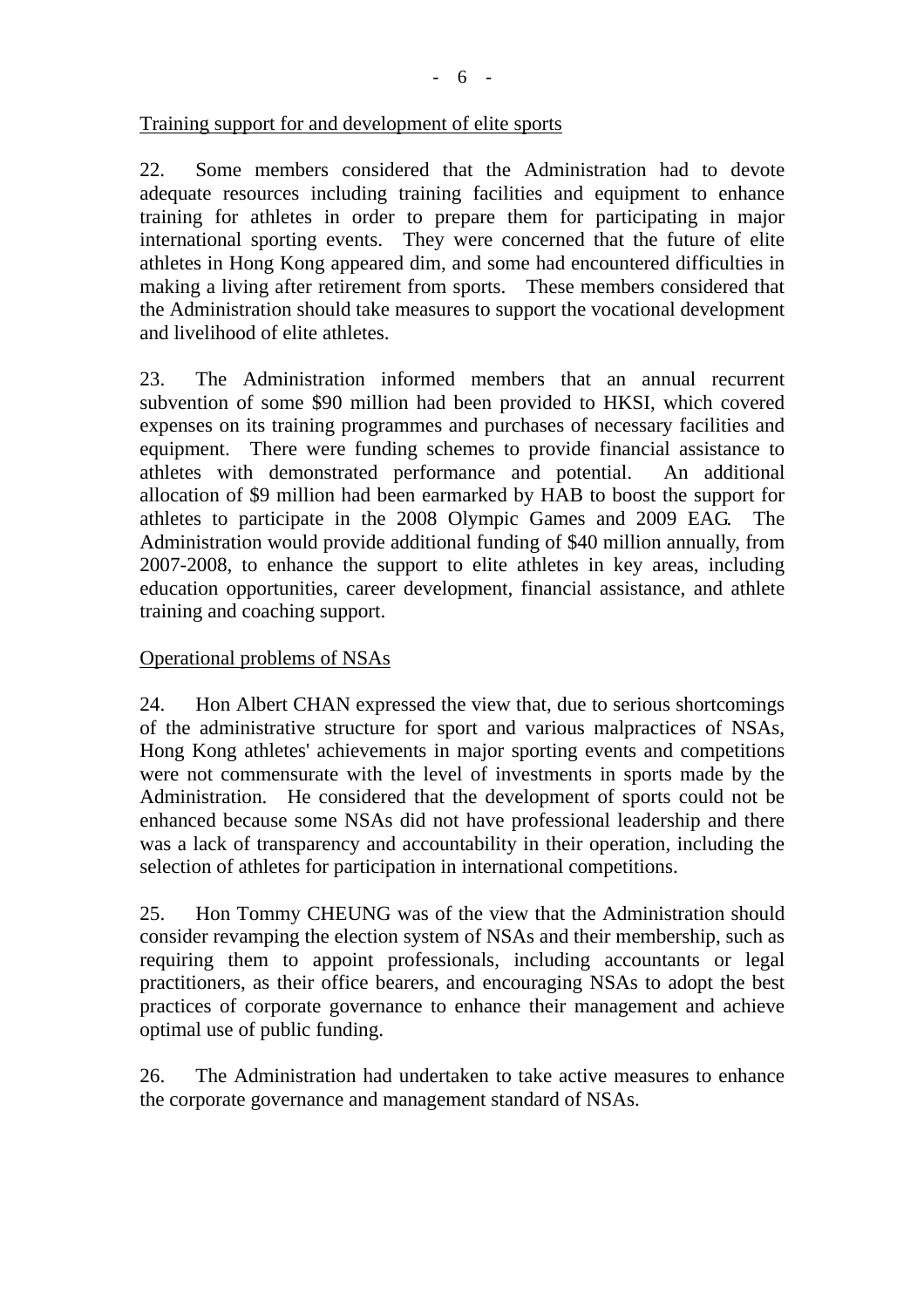# **Motion/questions relating to sports development moved/raised at Council meetings since the first LegCo**

27. A list of motions/questions relating to sports development moved/raised by Members at Council meetings since the first LegCo is in **Appendix II**. The Official Records of Proceedings of relevant Council meetings are available on the LegCo website at http://www.legco.gov.hk.

# **Relevant papers**

28. A list of relevant papers, minutes of meetings and reports is in Appendix III. Soft copies of these documents are also available on the LegCo website.

Council Business Division 2 Legislative Council Secretariat 12 April 2007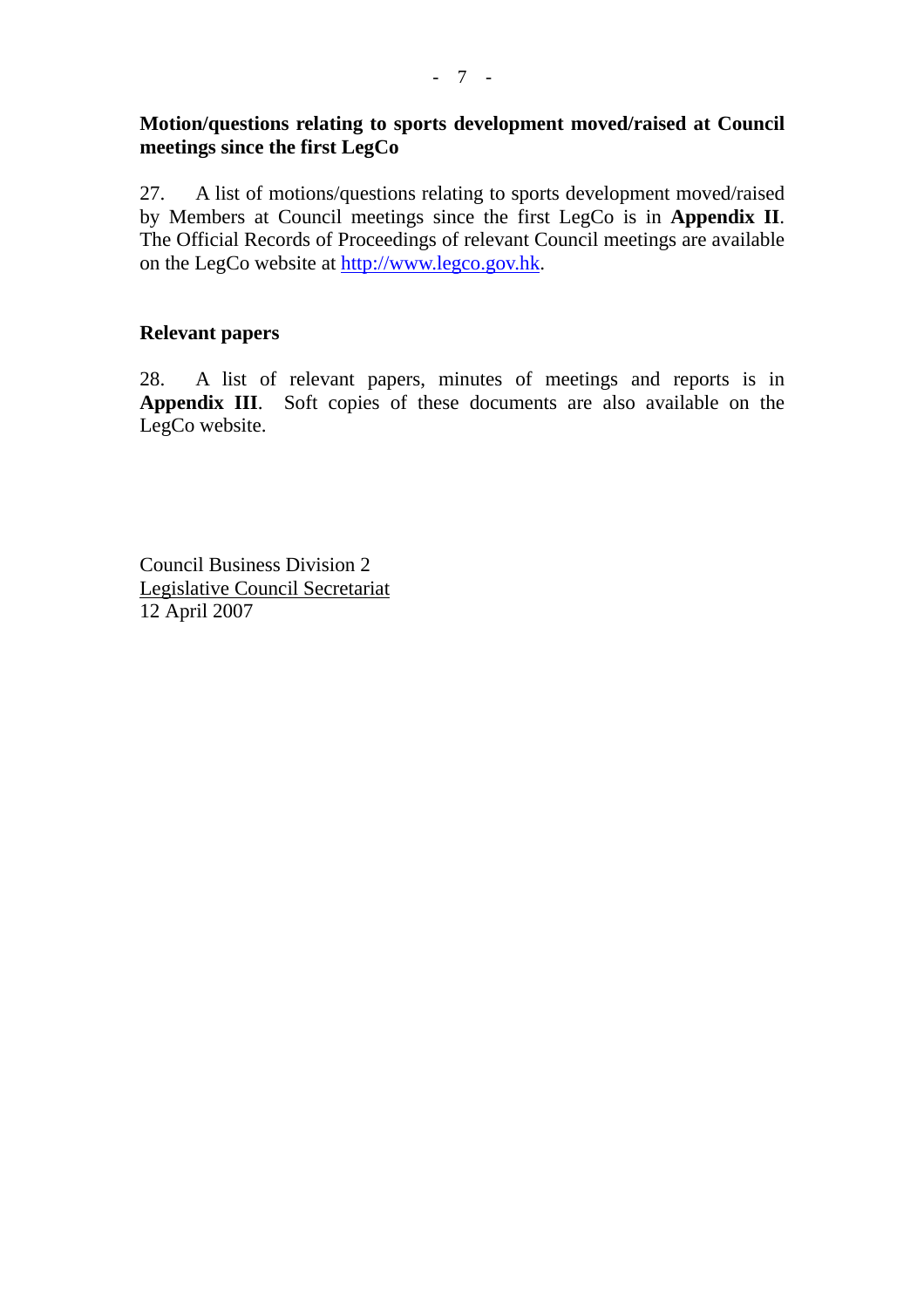# **CHAPTER XI**

# **Summary of Recommendations**

11.1 As noted in the introduction to this review, the main focus of the Sports Policy Review Team's work has been to identify the key issues that need to be addressed in drawing up a strategic policy for Hong Kong's future sporting development. This review report is not a strategic plan, nor does it set out in detail the steps that need to be taken to resolve the problems currently faced by the sports community. Rather, the aim of the Review Team has been to lay the foundation for a discussion of the major initiatives that should form the basis of a strategic policy for sport.

11.2 The suggestions for change which are set out in Chapters III to IX of this report are intended as guidelines for the direction of the future sports policy. We have made every attempt to propose changes that represent a practical response to the concerns expressed by people in the sports community. The extent to which these proposals will be implemented will depend to a large extent on the public response to this report.

11.3 We consider that in developing a strategic sports development policy, the responsible organisations should take an integrated approach, rather than address specific areas of concern in isolation. For example, policy on the planning of new venues should take careful account of the nature of measures to promote sport in the wider community as well as initiatives aimed at better supporting high performance athletes. In taking forward proposals to encourage student sport, policy-makers will need to have regard to the role that enhanced LCSD programmes and a more widespread community sports club network might be able to play.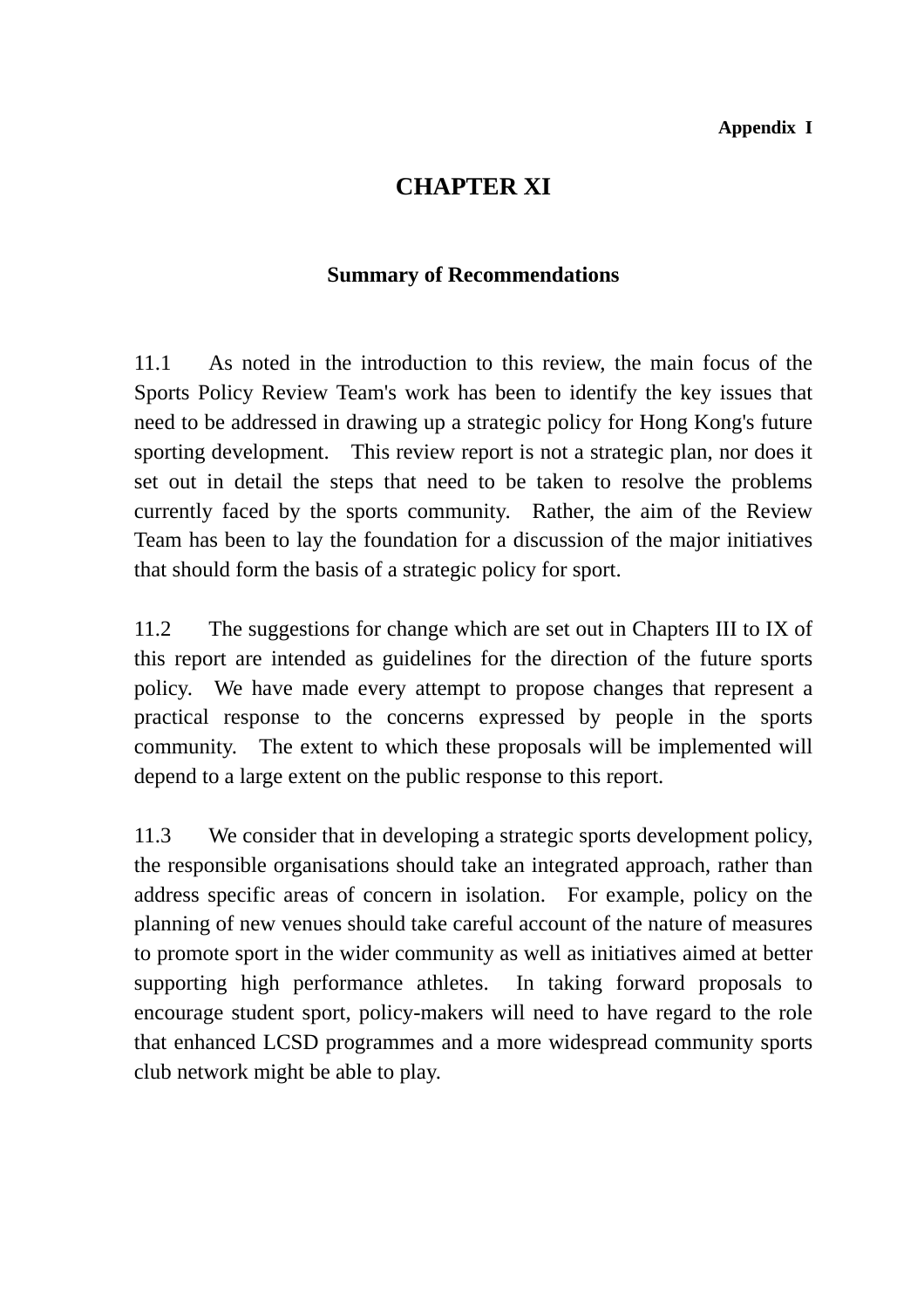11.4 Although the Review Team favours an integrated approach, for the sake of clarity, and in order not to prejudice the future strategic planning process, we have organised this review under distinct headings related to different aspects of the sports scene. Accordingly, the suggested areas for change are also under separate headings, and may be summarised as follows-

# **Promoting an Active Sporting Culture**

- (1) To take a more pro-active approach to promoting public sports programmes
- (2) To design and manage venues in a more user-friendly manner
- (3) To intensify the programme for establishing community sports clubs together with the NSAs
- (4) To have greater emphasis on local-level participation in sport
- (5) To organise more major international sporting events in Hong Kong so as to develop a strong local sporting culture
- (6) To establish a Sports Promotion Task Force in the LCSD to co-ordinate sports development initiatives in a strategic manner.

(Chapter III: paragraph 3.23)

### **More Sport for Every Student**

- (1) To establish a Student Sport Co-ordinating Committee to set out a framework for student participation in sport
- (2) To further expand the scope of the School Sports Programme
- (3) To adopt a more focussed approach to the promotion of school sport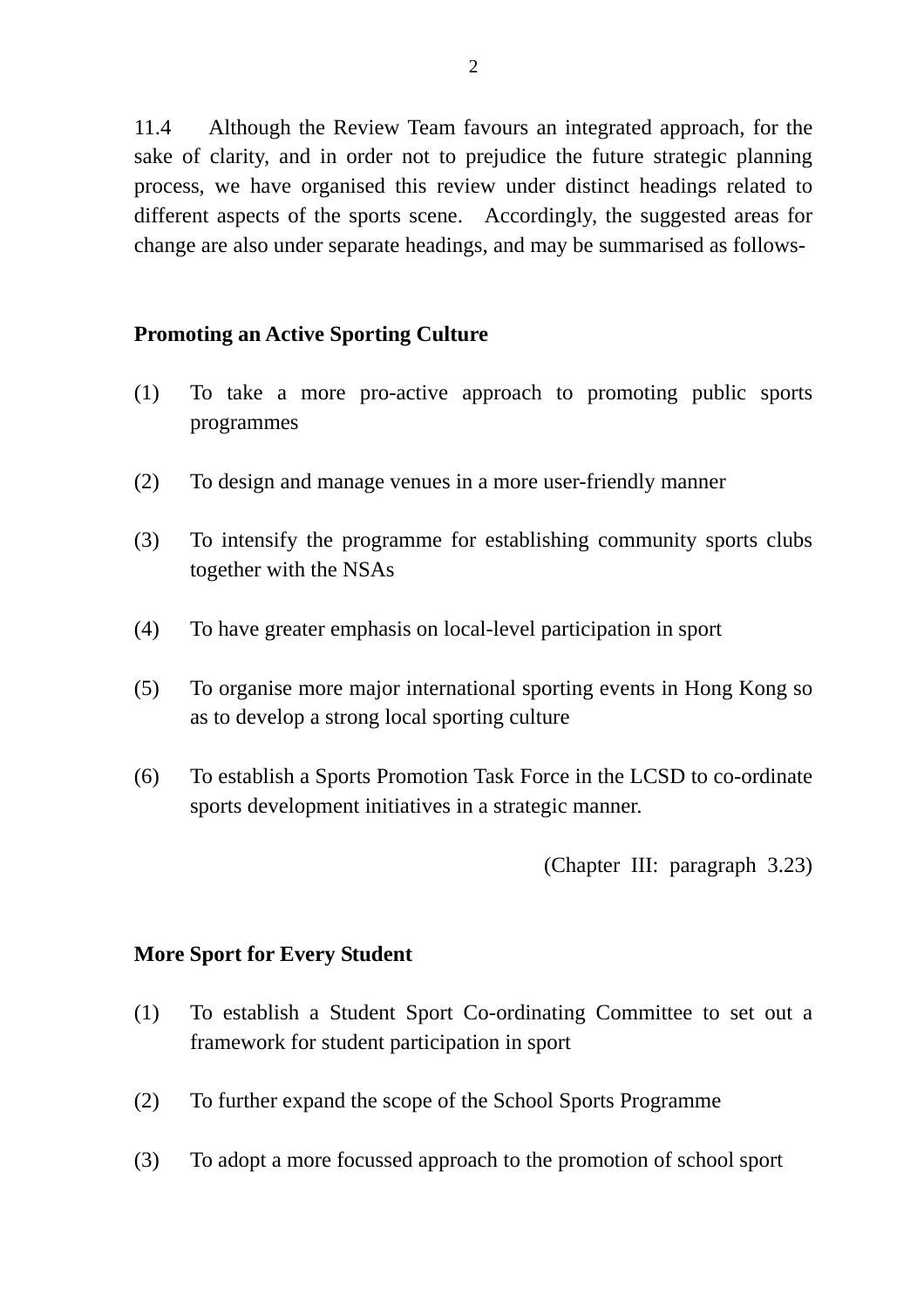- (4) To improve the planning and management of sports facilities in schools and public venues for use by students
- (5) To provide greater recognition to student athletes who have excelled in sport

(Chapter IV: paragraph 4.22)

#### **Maintaining Support for Disabled Athletes**

- (1) To allow for better accessibility for disabled athletes' training when designing public sports venues
- (2) To provide more diverse public venues to support athlete training
- (3) To explore the need for full-time coaching for disabled sportsmen and women
- (4) To give continued recognition to disabled athletes' achievements
- (5) To make greater efforts to integrate disabled young athletes into mainstream school sports programmes and high level training of relevant NSAs

(Chapter V: paragraph 5.12)

# **Building for a Sporting Future - the Planning, Design and Management of Public Sports Venues**

- (1) To adopt a more strategic approach to the planning and delivery of new public sports venues
- (2) To consider more flexible forms of design for new facilities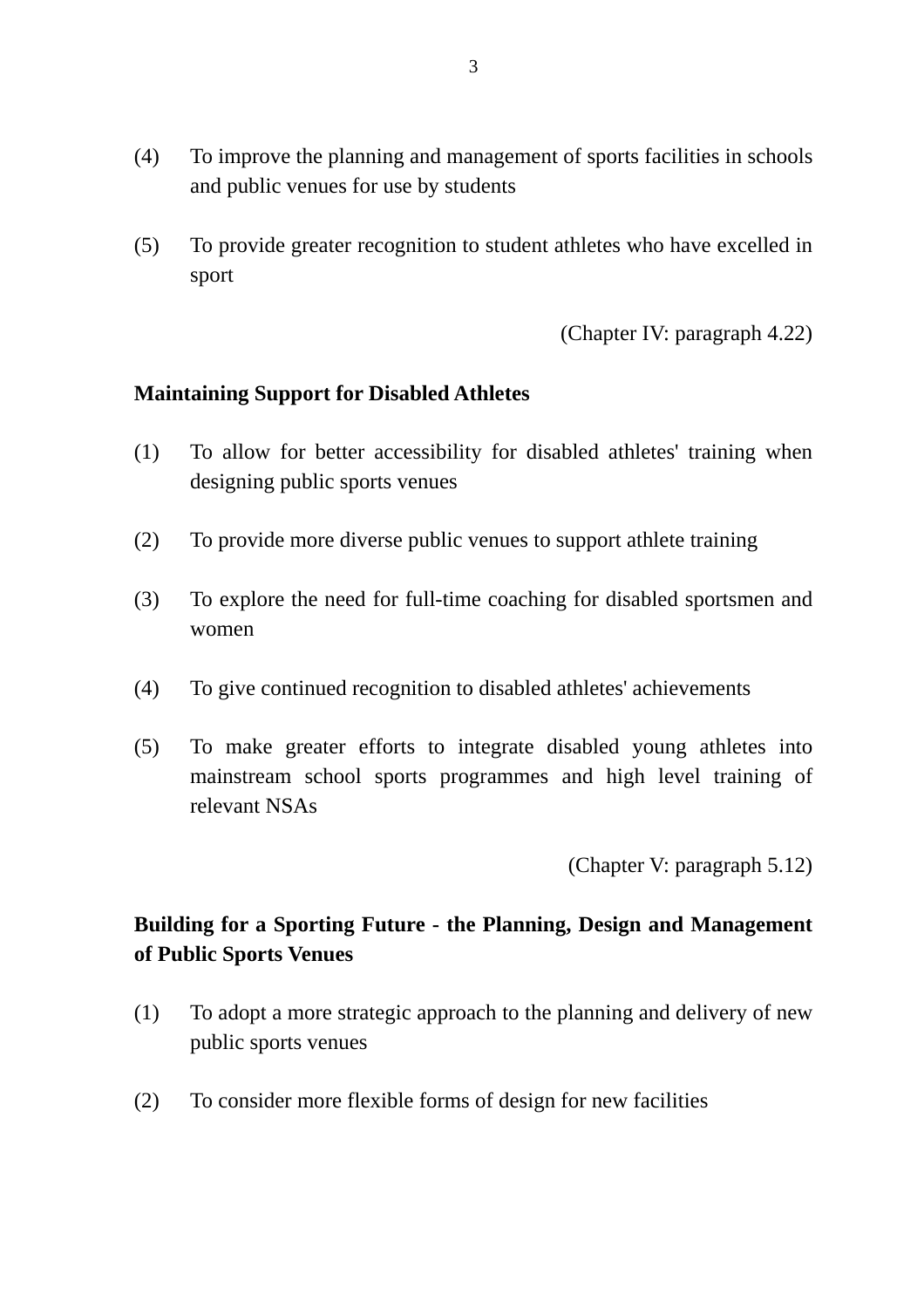- (3) To consider building temporary venues on unused sites designated for future development of sports facilities
- (4) To seek greater involvement of the private sector in venue planning and management
- (5) To adopt more responsive and client-oriented policies in the management of our public sports venues

(Chapter VI: paragraph 6.13)

- (6) To carry out feasibility studies in 2002, for the development of a major new sports complex in South East Kowloon and an indoor arena in West Kowloon, with a view to completing such studies in 2003
- (7) To study how best to deliver other major venues for "X-Games", ice sports, motorsports and water-based sports

(Chapter VI: paragraph 6.33)

### **Better Prospects for High Performance Sport**

- (1) To provide better and more facilities to support the training of high performance athletes
- (2) To reprioritise resource allocation in respect of sports science and medicine
- (3) To draw up an "Athlete's Plan" in order to provide better support for full-time athletes with regard to financial, educational and career guidance
- (4) To strengthen the coaching infrastructure
- (5) To establish formal co-ordination and communication channels between the NSAs and the elite programme coaches at the HKSI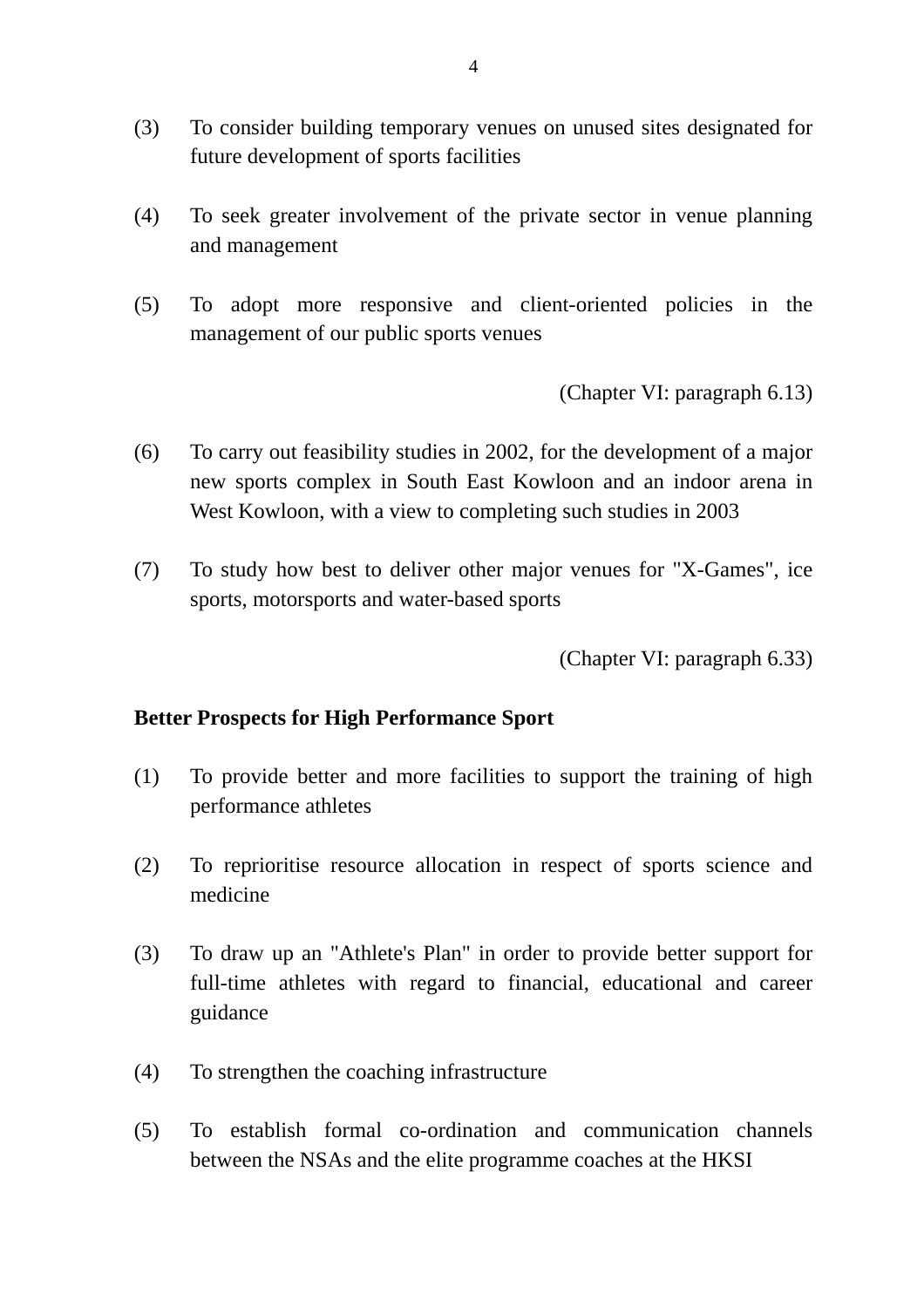- (6) To invest more resources in developing team sports
- (7) To increase links with the Mainland authorities, and sports organisations and professionals
- (8) To encourage sports organisations to develop more attractive packages for the sponsorship of high performance sport

(Chapter VII: paragraph 7.27)

# **Creating a More Clearly Defined and Effective Administrative Structure for Sport**

- (1) To establish a Sports Commission in order to draw up and co-ordinate the implementation of a strategic plan for sports development
- (2) To clearly delineate the responsibilities for individual stakeholders in the sports community
- (3) To enhance the role of the SF&OC, in particular, to take on a greater role in the marketing and promotion of sport
- (4) To enhance the role and development of NSAs to enable them to become more professionally run and independent

(Chapter VIII: paragraphs 8.12 to 8.15)

### **Review of Public Funding for Sport**

- (1) To review the choice and number of focus sports for the elite training programmes at the HKSI
- (2) To review the criteria in subventing the NSAs
- (3) To simplify the funding procedures to NSAs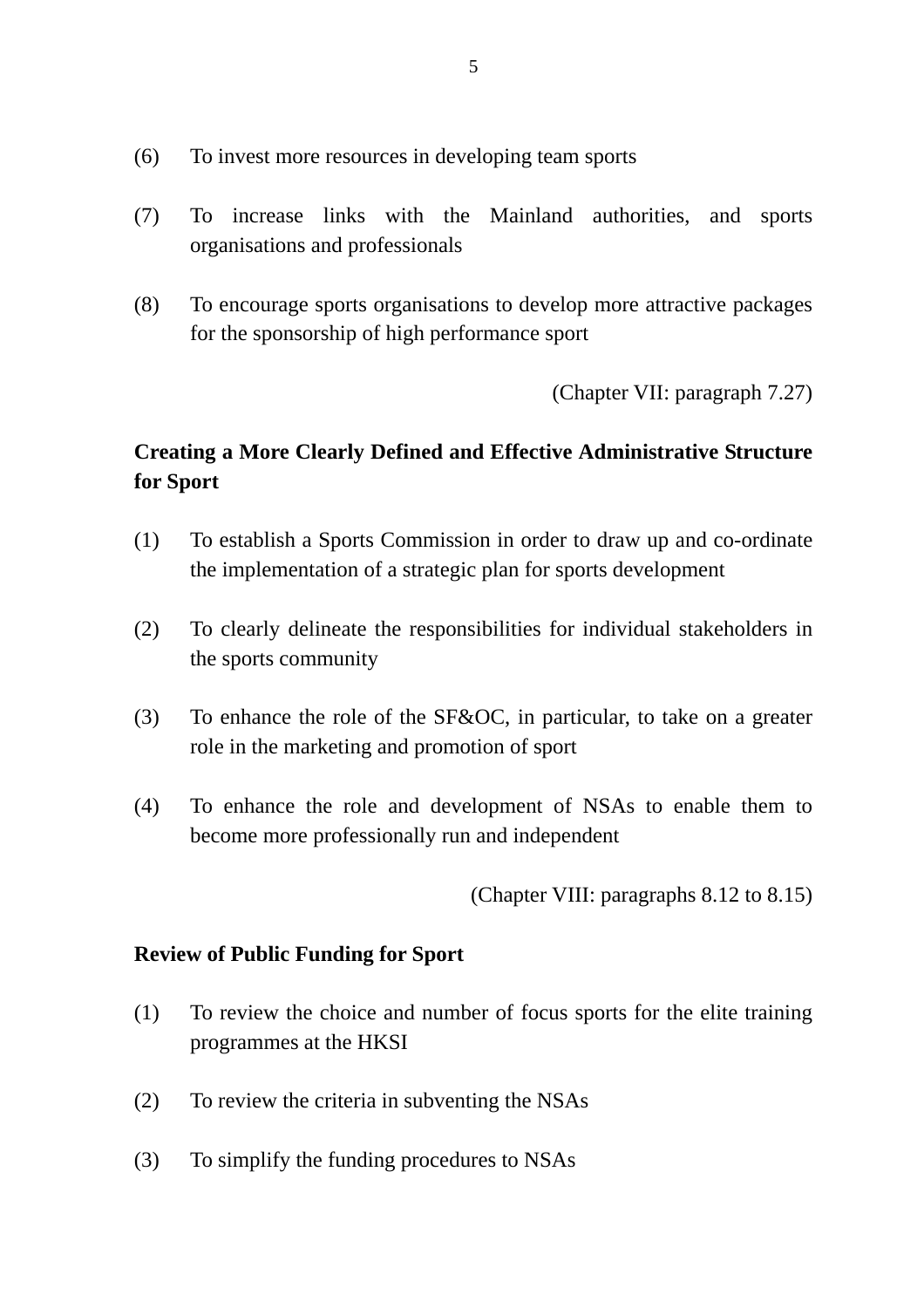- (4) To have one funding body for sport
- (5) To establish a fund to support the hosting of international sports events in Hong Kong

(Chapter IX: paragraphs 9.33 to 9.35)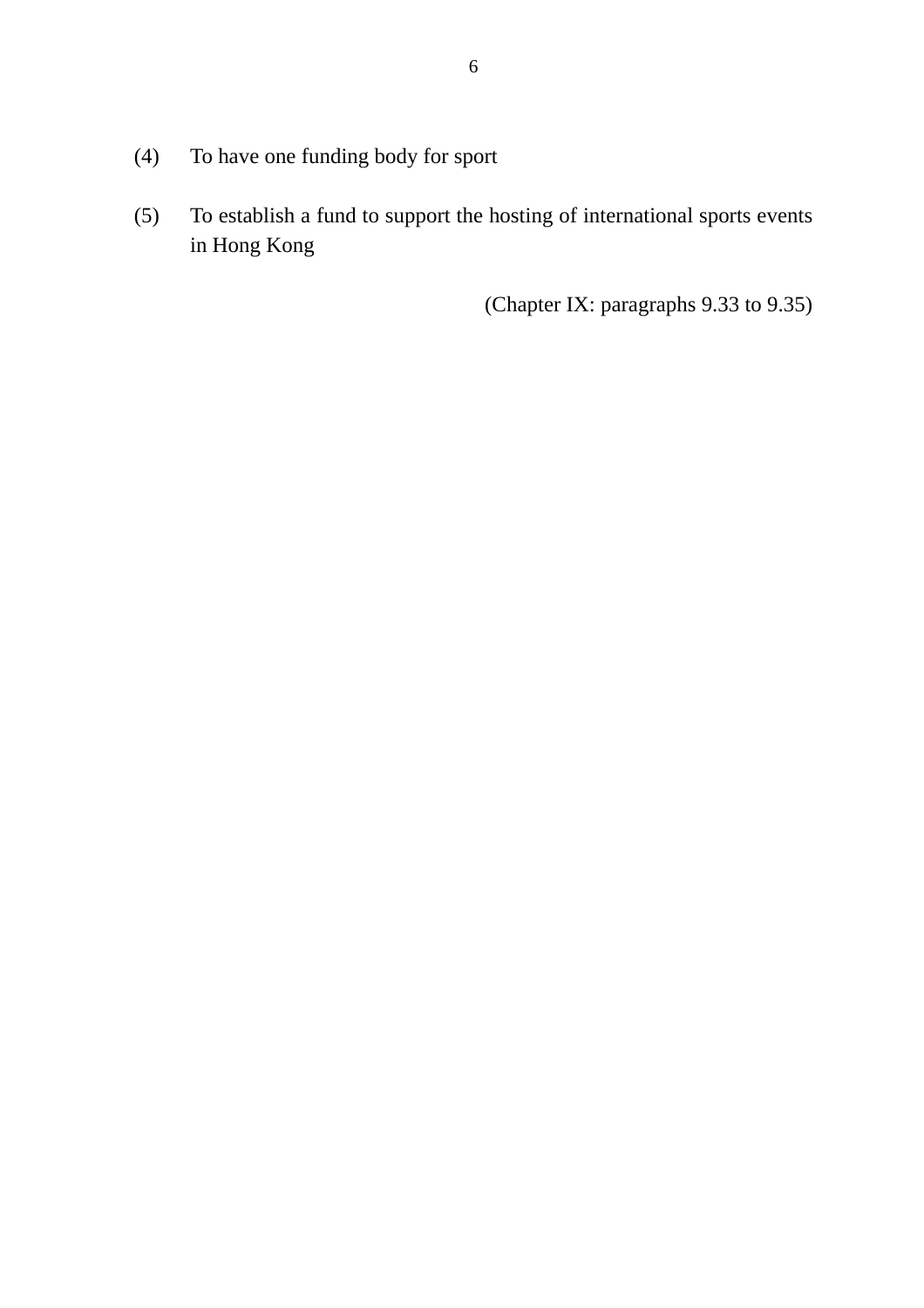# **Appendix II**

# **List of questions and motions raised/moved at Council meetings**

| <b>Meeting date</b> | <b>Motion/Question</b>                                                                                                                                         |  |  |
|---------------------|----------------------------------------------------------------------------------------------------------------------------------------------------------------|--|--|
| 14.10.1998          | Written question on "Improving the design of primary and secondary<br>school premises for promoting students' physical development" raised<br>by Hon Emily LAU |  |  |
| 11.11.1998          | Written question on "Funding provided by the Hong Kong Sports<br>Development Board" raised by Hon Andrew CHENG                                                 |  |  |
| 20.1.1999           | Written question on "Development of young people's potentials in<br>culture, arts and sports" raised by Hon MA Fung-kwok                                       |  |  |
| 3.2.1999            | Oral question on "Promotion of football" raised by Hon HO Sai-chu                                                                                              |  |  |
| 21.4.1999           | Oral question on "Consultant's Report on Culture, the Arts, Recreation<br>and Sports Services" raised by Hon Cyd HO                                            |  |  |
| 30.6.1999           | Motion on "Providing major venues for sporting events" moved by<br>Hon Timothy FOK. The motion was passed.                                                     |  |  |
| 1.3.2000            | Written question on "Work of the Leisure and Cultural Services<br>Department" raised by Hon Ambrose LAU                                                        |  |  |
| 13.12.2000          | Written question on "Plan to bid for staging all China Games in Hong<br>Kong" raised by Hon Eric LI                                                            |  |  |
| 25.4.2001           | Oral question on "Source of financial funding for sports activities"<br>raised by Hon Timothy FOK                                                              |  |  |
| 2.5.2001            | Written question on "Subsidies for disabled athletes" raised by Hon<br>Eric LI                                                                                 |  |  |
| 23.5.2001           | Written question<br>"Supprt to Hong Kong representatives<br>on<br>participating in international cultural and sports activities" raised by<br>Hon Eric LI      |  |  |
| 6.6.2001            | Oral question on "Provision of sufficient cultural, leisure and sports<br>facilities in new towns" raised by Hon TAM Yiu-chung                                 |  |  |
| 17.10.2001          | Written question on "Encouraging middle-aged and elderly persons to<br>participate in sports training" raised by Hon CHOY So-yuk                               |  |  |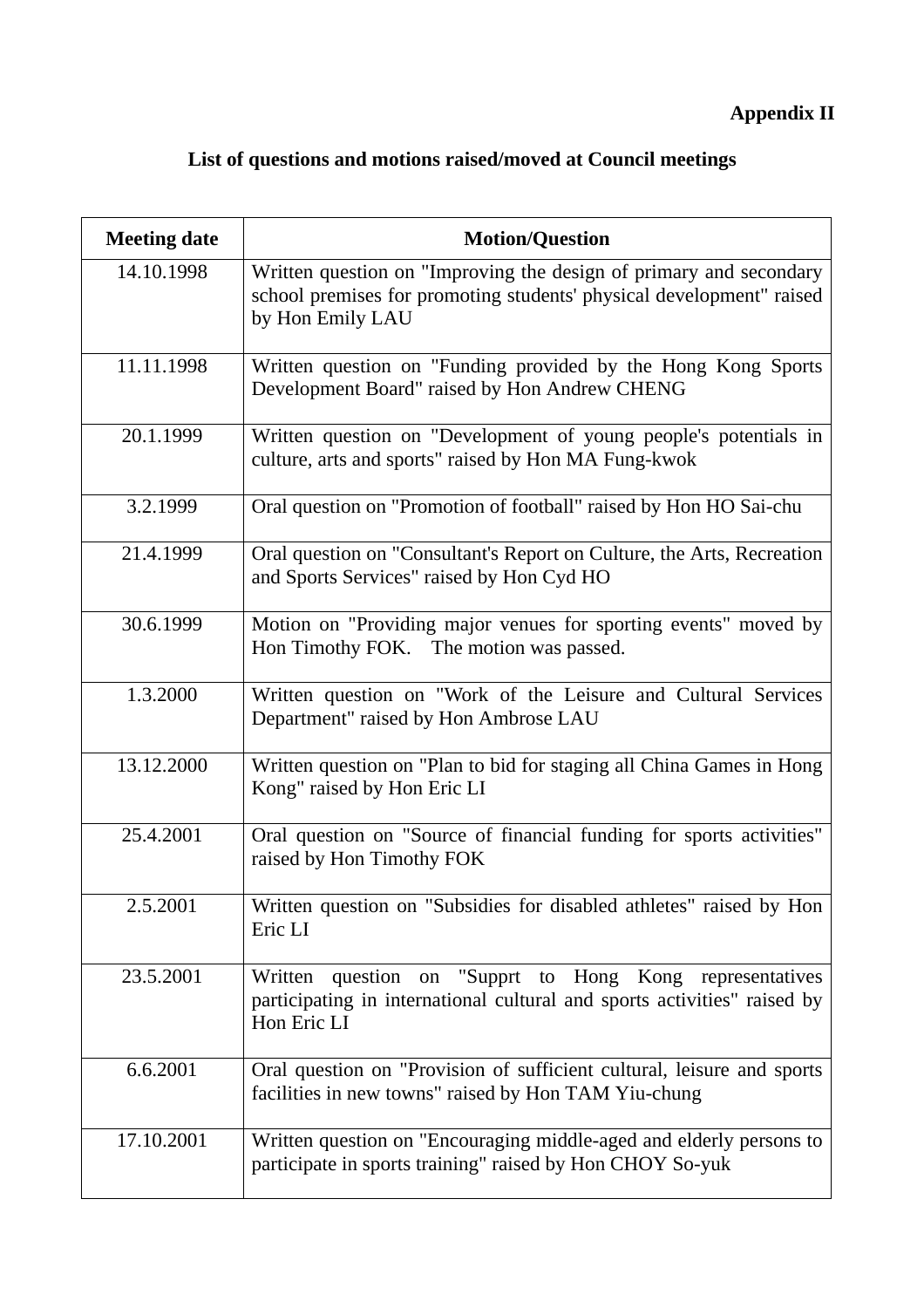| <b>Meeting date</b> | <b>Motion/Question</b>                                                                                                                         |  |
|---------------------|------------------------------------------------------------------------------------------------------------------------------------------------|--|
| 3.7.2002            | Motion on "Report of the Sports Policy Review Team" moved by Hon<br>The motion was passed.<br>IP Kwok-him.                                     |  |
| 6.11.2002           | Written question on "Holding territory-wide sports competitions at<br>LCSD venues" raised by Hon CHOY So-yuk                                   |  |
| 11.12.2002          | Written question on "Land leases granted at nominal premium for<br>developing sports and recreational facilities" raised by Hon CHOY<br>So-yuk |  |
| 14.5.2003           | Written question on "Planning work for projects on cultural,<br>recreational and sports facilities" raised by Hon TAM Yiu-chung                |  |
| 21.5.2003           | Written question on "Community sports clubs movement" raised by<br>Hon Henry WU                                                                |  |
| 29.10.2003          | Written question on "Funding development of football game" raised<br>by Hon Frederick FUNG                                                     |  |
| 3.12.2003           | Written question on "Public funding for National Sports Associations"<br>raised by Hon Albert CHAN                                             |  |
| 19.5.2004           | Written question on "Use of football betting duty to sponsor<br>development of local football" raised by Hon Frederick FUNG                    |  |
| 7.2.2007            | Written question on "Livelihood protection for full-time athletes"<br>raised by Hon CHOY So-yuk                                                |  |

Council Business Division 2 Legislative Council Secretariat 12 April 2007